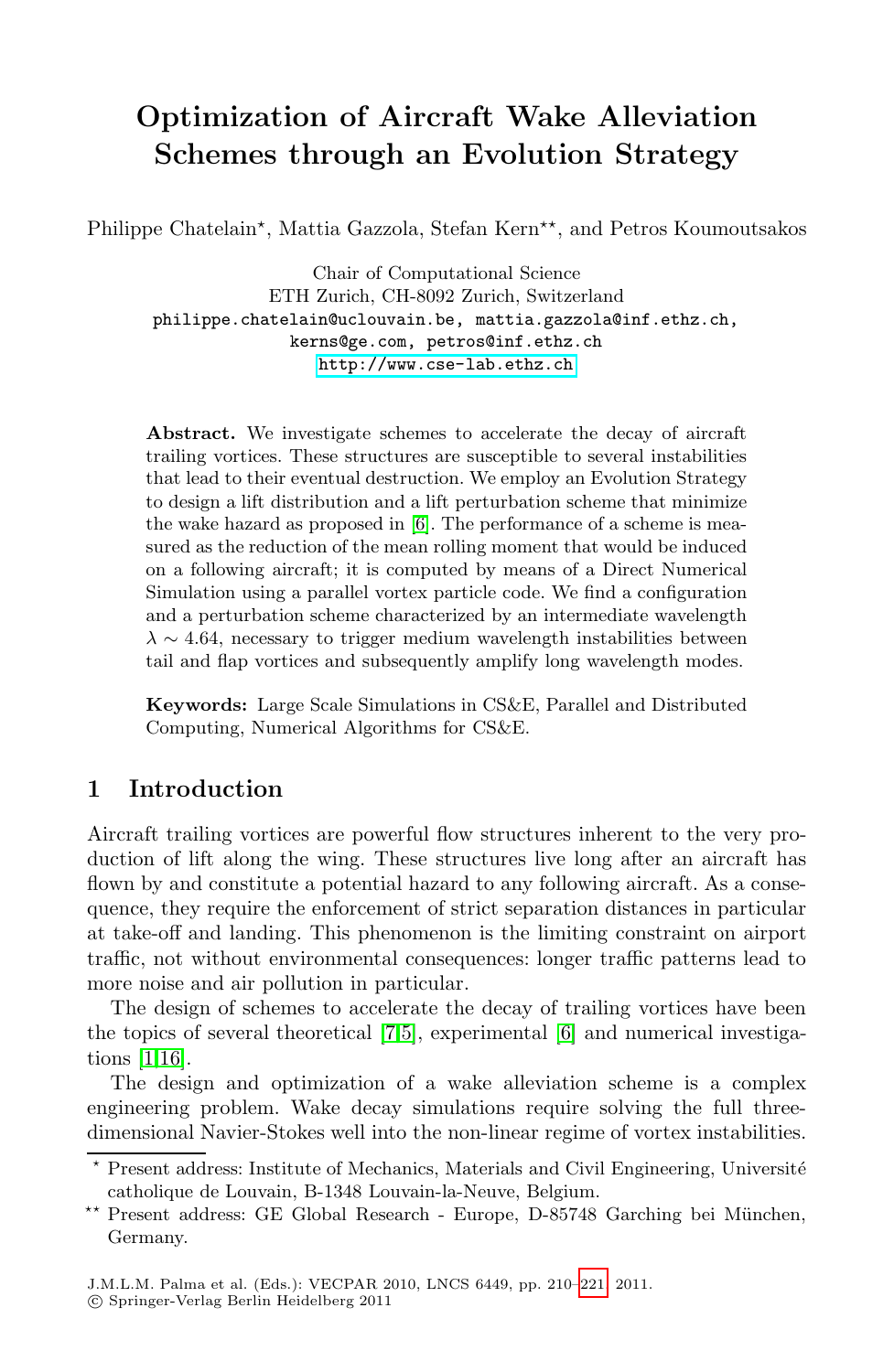These results [the](#page-11-1)n allow th[e m](#page-1-0)easurement of the hazard level. This is a highly non-linear and multi-modal optimization prob[lem](#page-3-0), which does not lend itself to gradient-based methods.

<span id="page-1-0"></span>In this work, we cou[pl](#page-9-0)e a derandomized Evolution Strategy with Covariance-Matrix Adaptation (CMA-ES) to a fast parallel Navier-Stokes solver in order to design and optimize a wake alleviation scheme. We base our work on an approach proposed in [6]. We note that integrated optimization approaches have been used before, albeit at a smaller scale [14].

This paper is organized as follows. Section 2 presents the problem of wake alleviation and its sta[tem](#page-10-0)ent as an optimization problem. Section 3 presents the optimization and numerical tools of our study. We present and discuss our results in Section 4 to finally conclude in Section 5.

# **2 Optimization of Wake Alleviation**

#### **2.1 Alleviation Scheme**

We investigate the scheme proposed in [6]. T[hi](#page-10-0)s scheme relies on the periodic deflection of wing control surfaces (flap[s\)](#page-10-0) in order to perturb the near wake of the aircraft where there are several pairs of trailing vortices. The periodic control surface motions redistribute some lift between the inboard and outboard sections of the wing. This redistribution conserves the total lift –although not necessarily the pitching moment of the wing–, the circulation, and a zero rolling moment. The effect is a periodic oscillation of the positions of the tip and inboard flap vortices. This forced an accelerated reconnection of the tip vortices, at a rate which can be about twice as high as the regular Crow instability [6].

We will use the same perturbation amplitude as in [6] and redistribute  $\Delta C_L/C_L = 6\%$  of the total wing lift.

<span id="page-1-1"></span>

(a) Lift redistribution and effect on vortices

(b) Unperturbed trailing vortices

**Fig. 1.** Wing and wake configuration

#### **2.2 Optimization of the Lift Distribution and Perturbation**

In this section we describe the cost function, the parameterization of the problem and the search space.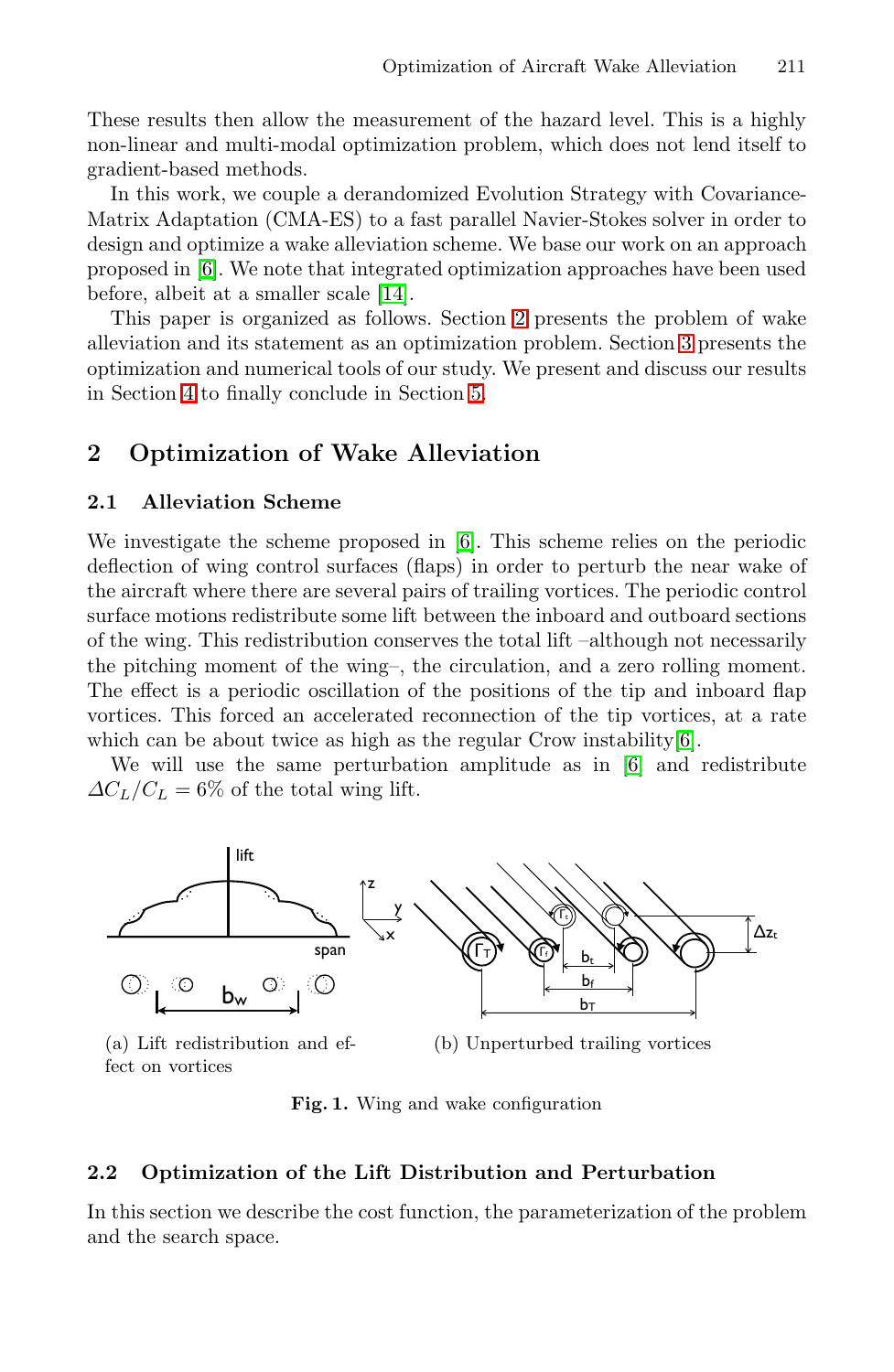**Cost function.** In the context of our optimization procedure,we will approximate the hazard posed to a following aircraft (with a wing span  $b_{\text{follow}}$ ) by the maximum rolling moment averaged in the streamwise direction. We define the induced rolling moment as

$$
C_{\text{roll}}(x, y, z, t) = \int_{y - 1/2b_{\text{follow}}}^{y + 1/2b_{\text{follow}}} (y' - y) u_z(x, y, z, t) dy' \tag{1}
$$

and its streamwise average as

$$
\left\langle C_{\text{roll}} \right\rangle_x (y, z, t) = \frac{1}{L_x} \int_0^{L_x} C_{\text{roll}}(x, y, z, t) dx . \tag{2}
$$

We opt to define our cost function as the maximum average rolling moment

$$
f_{\text{obj}} = \max_{y, z \in [-\infty, +\infty]} \langle C_{\text{roll}} \rangle_x (y, z, \tau_{\text{obj}})
$$
 (3)

taken at a fix[ed d](#page-1-1)imensionless time  $\tau_{\text{obj}} = 5$  and for a  $b_{\text{follow}} = 1/2b_w$ . This descent time value corresponds to a downstream distance of  $\sim 4nm$ , which matches the ICAO Standard Separation Distance between large jumbo jets. This mandatory separation grows to  $6nm$  if the following aircraft is a light aircraft, justifying wake destruction within this time and space interval.

**Parameterization and search space.** We study the time evolution of the trailing vortices under the approximation of a streamwise periodic flow. The wake configuration is sketched in Fig. 1b. We account for the wing lift distribution through the geometry of the flap and tip vortices; they have, respectively, the circulations  $\Gamma_f$  and  $\Gamma_T$  and the spans  $b_f$  and  $b_T$ . The wing circulation and equivalent span can then be written as

$$
\Gamma_w = \Gamma_T + \Gamma_f \tag{4}
$$

$$
b_w = \frac{\Gamma_T}{\Gamma_w} b_T + \frac{\Gamma_f}{\Gamma_w} b_f \tag{5}
$$

The negative lift of the horizontal tail plane (HTP) is manifested by a third vortex pair with circulation  $\Gamma_t$  and span  $b_t$ . Because this pair is generated downstream of the wing, we assume it to be positioned  $\Delta z_t$  above the wing and flap vortices. These vortices are assumed to be Gaussian with core sizes  $\sigma_T$ ,  $\sigma_f$  and  $\sigma_t$ .

The dimensionality of our search space will be sensibly smaller than the number of parameters outlined above as we choose to constrain several engineering characteristics of the problem. The total wing lift, proportional to  $\Gamma_w b_w$ , and the root wing circulation  $\Gamma_w$  have to be preserved. The lift redistribution is kept at  $\Delta C_L/C_L = 6\%$  of the total wing lift. The HTP keeps the same negative lift and the vortex core sizes do not change. The resulting search space then counts 4 parameters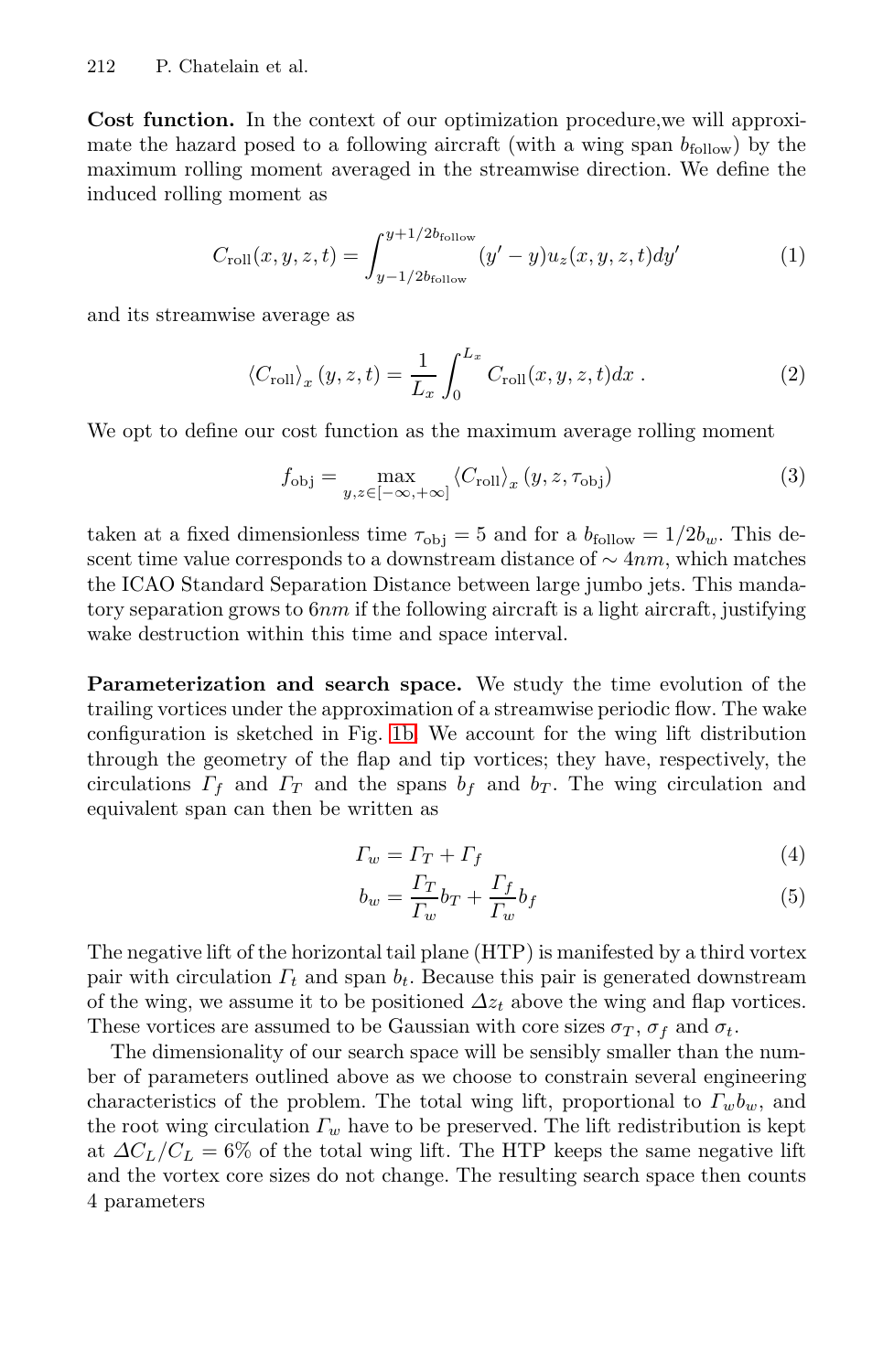$\alpha = 2\pi/\lambda$  is the wavenumber of the perturbation;  $\beta = b_t/b_w$  is the span of the HTP vortices;  $\gamma = \frac{\Gamma_f}{\Gamma_w}$  is the circulation ratio of the flap vortices;  $\delta = (b_T - b_f)/(2b_w)$  is the separation between the tip and flap vortices.

<span id="page-3-0"></span>The remaining parameters are kept constant and listed in the Table 1a. We bound the configuration parameters in order to avoid unfeasible or physically irrelevant configurations. The bounds are summarized in Table 1b.

| Constants |  | (b) Ranges              |  |  |
|-----------|--|-------------------------|--|--|
|           |  | Value Parameter Minimun |  |  |

**Table 1.** Parameters

| Parameter      | Value             | Parameter Minimun Maximum |      |         |
|----------------|-------------------|---------------------------|------|---------|
| $\Gamma_w/\nu$ | 2500              | $\alpha$                  | 0.5  | $5.0\,$ |
| $\Gamma_t b_t$ | $-0.0836 L_w b_w$ |                           | 0.2  | $0.5\,$ |
| $\sigma_T$     | $0.05 b_w$        |                           | 0.1  | $0.5\,$ |
| $\sigma_f$     | $0.05 b_w$        |                           | 0.25 | $0.5\,$ |
| $\sigma_t$     | $0.025 b_w$       |                           |      |         |

# **3 Methodology**

#### **3.1 Vortex Particle Method**

 $(a)$ 

We consider a three dimensional incompressible flow and the Navier-Stokes equations in its velocity (**u**)-vorticity ( $\boldsymbol{\omega} = \nabla \times \mathbf{u}$ ) form:

$$
\frac{D\omega}{Dt} = (\omega \cdot \nabla) \mathbf{u} + \nu \nabla^2 \omega \tag{6}
$$

$$
\nabla \cdot \mathbf{u} = 0 \tag{7}
$$

where  $\frac{D}{Dt} = \frac{\partial}{\partial t} + \mathbf{u} \cdot \nabla$  denotes the Lagrangian derivative and  $\nu$  is the kinematic viscosity. Vortex methods discretize the vorticity field with particles, characterized by a position **x**<sub>p</sub>, a volume  $V_p$  and a strength  $\alpha_p = \int_{V_p} \omega d\mathbf{x}$ . Particles are convected by the flow field and their strength is modified to account for vortex stretching and diffusion.

Using the definition of vorticity and the incompressibility constraint the velocity field is computed by solving the Poisson equation

$$
\nabla^2 \mathbf{u} = -\nabla \times \boldsymbol{\omega} . \tag{8}
$$

This equation will be solved on a grid by means of a Fourier solver that allows for mixed periodic  $(x)$  and unbounded directions  $(y \text{ and } z)$ . We use remeshing[3,10,15] in order to remedy the loss of accuracy due to Lagrangian distortion. Remeshing consists in the periodic regularization onto a grid of the particle set via high order interpolation In the present work, remeshing is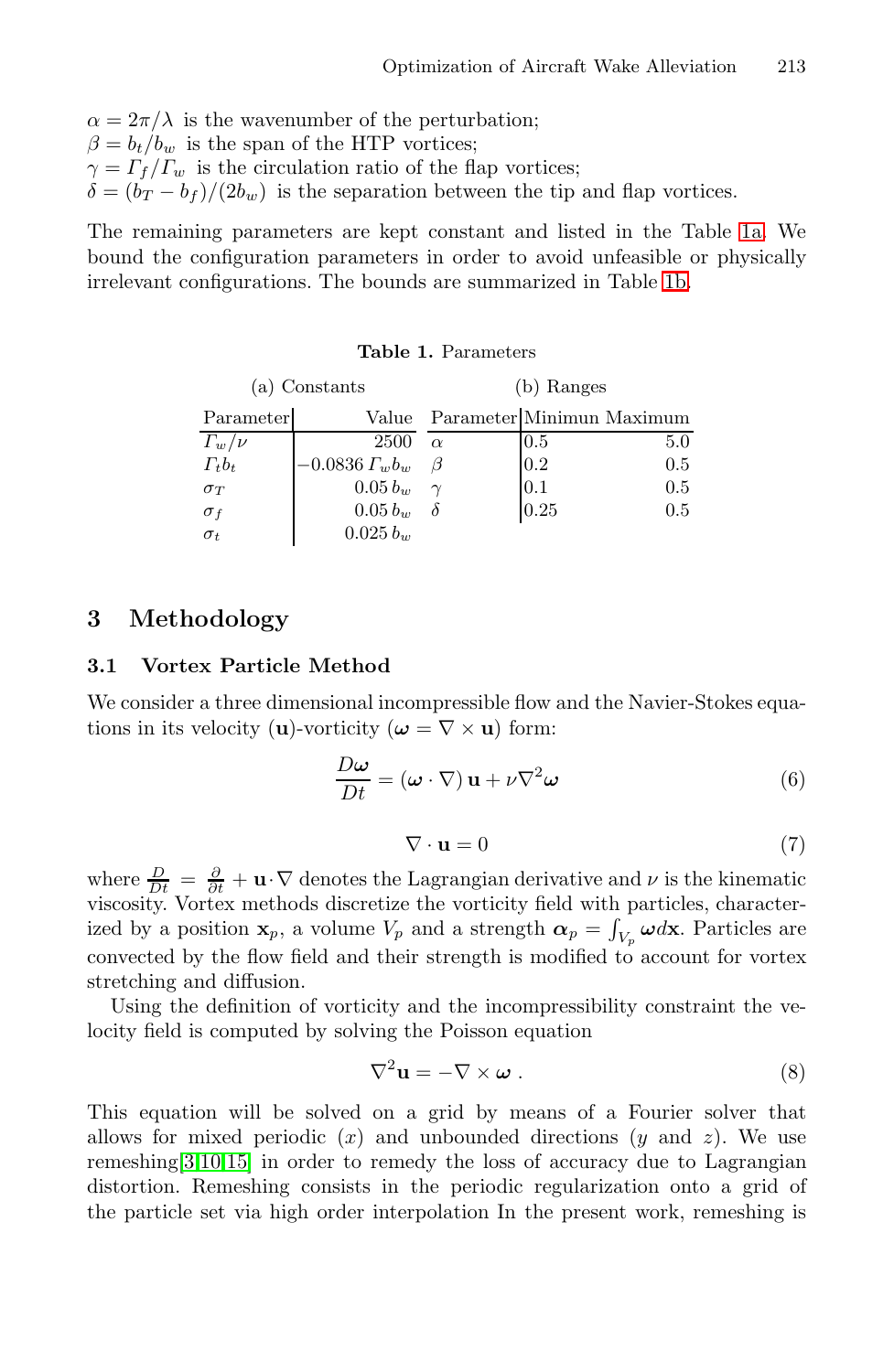performed at the end of each time step and uses the third order accurate  $M_4'$ interpolation formula of [11]. The grid/mesh allows for additional advances: differential operators (such as those for stretching and diffusion) are evaluated on the mesh using fourth order finite differences and the Poisson equation (Eq. 8) is solved on the grid. [Th](#page-10-3)e results of these calculations on the grid are then interpolated back onto the particles. We refer to [1,2] for details on the parallel implementation and the periodic-unbounded Poisson solver.

The vortex particle method is particularly well-suited for our flow configuration. It exploits the compact support of vorticity: particles are only needed where vorticity is non-zero. Likewise, the grid of the unbounded-periodic Poisson solver tracks the support of vorticity and grows or shrinks accordingly in the transverse directions. Finally, the method exhibits accuracy, robustness and relaxed stability properties for advection[4].

## **3.2 Evolution Strategy**

We use a state-of-the-art Evolution Strategy with Covariance Matrix Adaptation (CMA-ES)[8]. CMA-ES belongs to the class of Evolutionary Algorithms comprising methods that are inspired by the principles of natural evolution to solve optimization and learning problems. It is operating with real valued parameters and adapts a Gaussian sampling distribution from the information acquired in the c[ou](#page-10-4)rse of the optimization.

The gradient of the cost function in the search space is not readily available in the present investigation: an adjoint approach would be impractical and Finite Differences involve a stepsize selection procedure. The need for robustness and the likelihood of local minima in the cost function therefore close the case for CMA-ES. This requirement of robustness and the dimensionality of the problem (4) impose the population size of the Evolution Strategy, i.e. the number of function evaluations needed at every iteration of CMA-ES. We set it to 10 based on the investigations in [9].

Finally, we note that the search space is bounded through the constraints of Table 1b. These boundaries are enforced by biasing the sampling distributions, i.e. through a rejection algorithm.

## **3.3 Coupli[ng](#page-4-0) and Computation**

<span id="page-4-0"></span>Every evaluation of the cost function is carried out by our parallel vortex particle code[1] and can involve running on hundreds of processors for several hours. Our approach consisted in dissociating this evaluation process from the optimization code. The latter is not computationally intensive and can easily run on a personal workstation; the former requires access to parallel architectures counting several hundred cores, typically in a supercomputing center, enabling the fast evaluation of several candidates of a population in parallel. This allows us to use an existing  $CMA-ES$  matlab implementation<sup>1</sup> and to only implement the evaluation of the cost function.

<sup>1</sup> Available at www.cse-lab.ethz.ch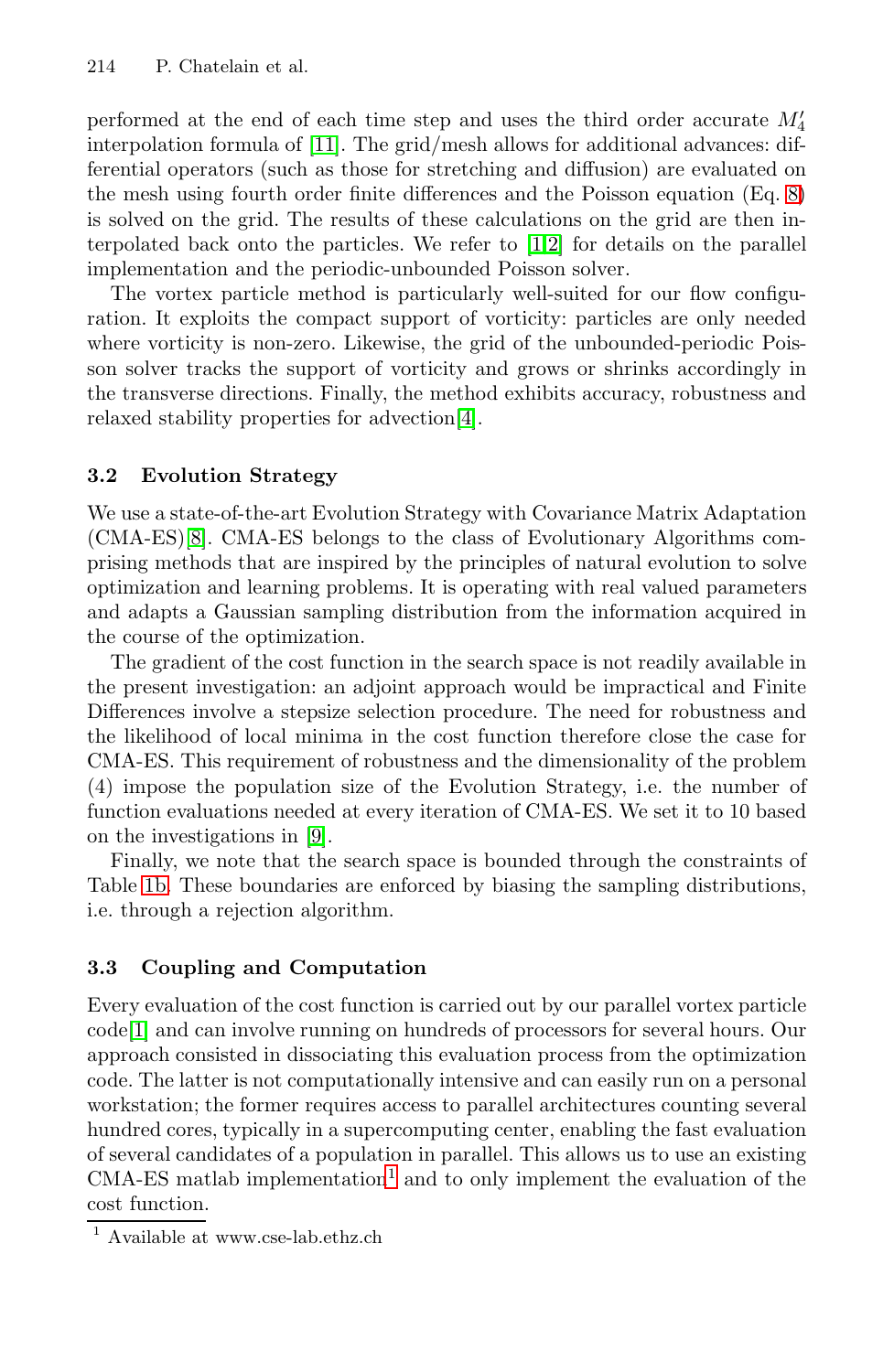<span id="page-5-1"></span><span id="page-5-0"></span>

**Fig. 2.** CMA-ES optimization history: evolution of the best cost function achieved in current generation and parameters

This matlab function determines the computational problem size from wellresolvedness considerations and then chooses a supercomputer partition size that keeps the wallclock duration of a simulation approximately constant (here between 4 and 12 hours). It generates the control files and scripts necessary to submit the parallel job on the super-computer queue, copies them and submits the job remotely. Several jobs –10 in this study–are submitted at the same time as they correspond to the function evaluations inside an iteration of CMA-ES. Their statuses are monitored [and](#page-5-0) upon completion, their results are copied back in order to post-process them and return a scalar  $f_{obj}(\mathbf{x})$ .

## **4 Results**

#### **4.1 Optimization**

The history of the optimization is shown in Fig. 2. We see that CMA-ES went through 34 iterations, or 340 evaluations. The evaluations resulted in simulations running on Cray XT5 partitions ranging from 64 to 256 cores for run times between 6 and 12 wallclock hours. This represents a total of 270, 000 CPU hours.

The optimization was initialized in the center of our parameter intervals and converged (see Fig. 2) to a point which reduces the wake hazard by a factor of 4 with respect to the initial [gues](#page-5-1)s.

## **4.2 Optimum Parameter Set**

The best candidate found over the course of the optimization is the case 174; it is described by the parameters  $(\alpha, \beta, \gamma, \delta) = (1.3544, 0.48186, 0.47542, 0.48261).$ After encountering this point, the Evolution Strategy searches its neighborhood and eventually converges to this point (see Fig. 2b).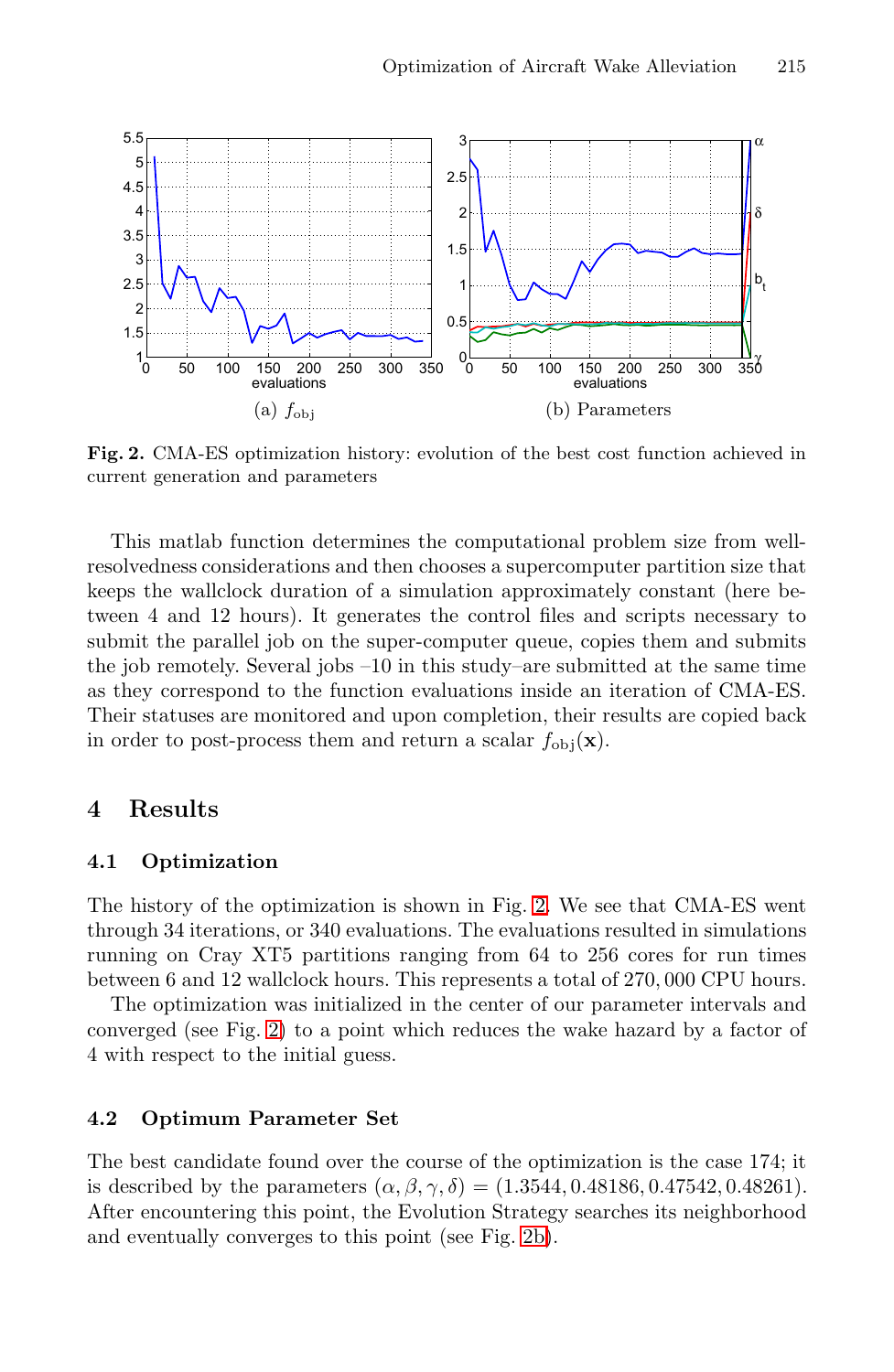This candidate is characterized by a wavelength  $\lambda = 4.64 b_w$  sensibly smaller than the wavelength of the Crow instability for the equivalent wing vortex pair  $\lambda_{\text{Crow}} \sim 8 b_w$ . Fig. 3 shows the evolution of the flow. The early phase is characterized by the fast growth of medium wavelength instabilities between the tail and flap vortices (see Fig. 3b and Fig. 3c). The reconnections generate dipoles similar to  $\Omega$ -loops[12] which perturb the tip vortices and reconnect with them (Fig. 3d).



**Fig. 3.** Optimum parameter set (case 174): isosurfaces of vorticity norm  $\|\omega\| = 0.01$ ,  $0.02,\, 0.04,\, 0.08\, F_w/(\pi\sigma_T^2)$ 

The outstanding features of the optimum become more apparent in a comparison with another less performant candidate. Fig. 4 shows the development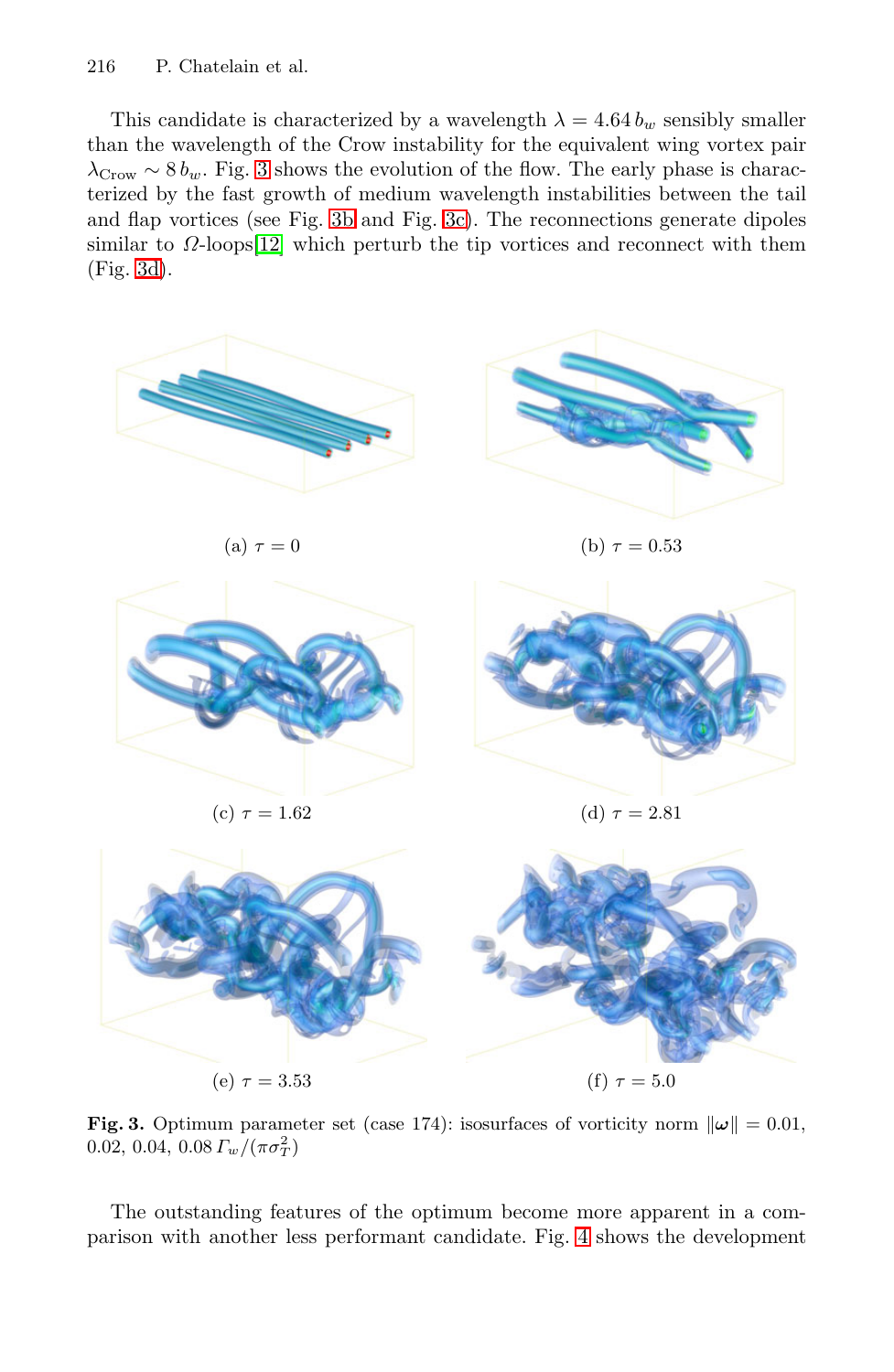of the best candidate of the first iteration (case 2), described by  $(\alpha, \beta, \gamma, \delta)$  =  $(2.1606, 0.37654, 0.13392, 0.42296)$  and thus a wavelength  $\lambda = 2.91$ . This case shows that even though its vortex dynamics produce a fast growing mediumwavelength instability between the flap and tail vortices, they do not perturb the tip vortices appreciably. The flow generates large dipoles (Fig. 4b and 4c) which get twirled around the tip vortices (Fig. 4d). This leads to fairly large secondary structures (Fig. 4e) but keeps the tip vortices relatively straight and unaffected.



<span id="page-7-0"></span>

Fig. 4. Best candidate of the first generation (case 2): isosurfaces of vorticity norm  $\|\boldsymbol{\omega}\| = 0.01, 0.02, 0.04, 0.08 \Gamma_w/(\pi \sigma_T^2)$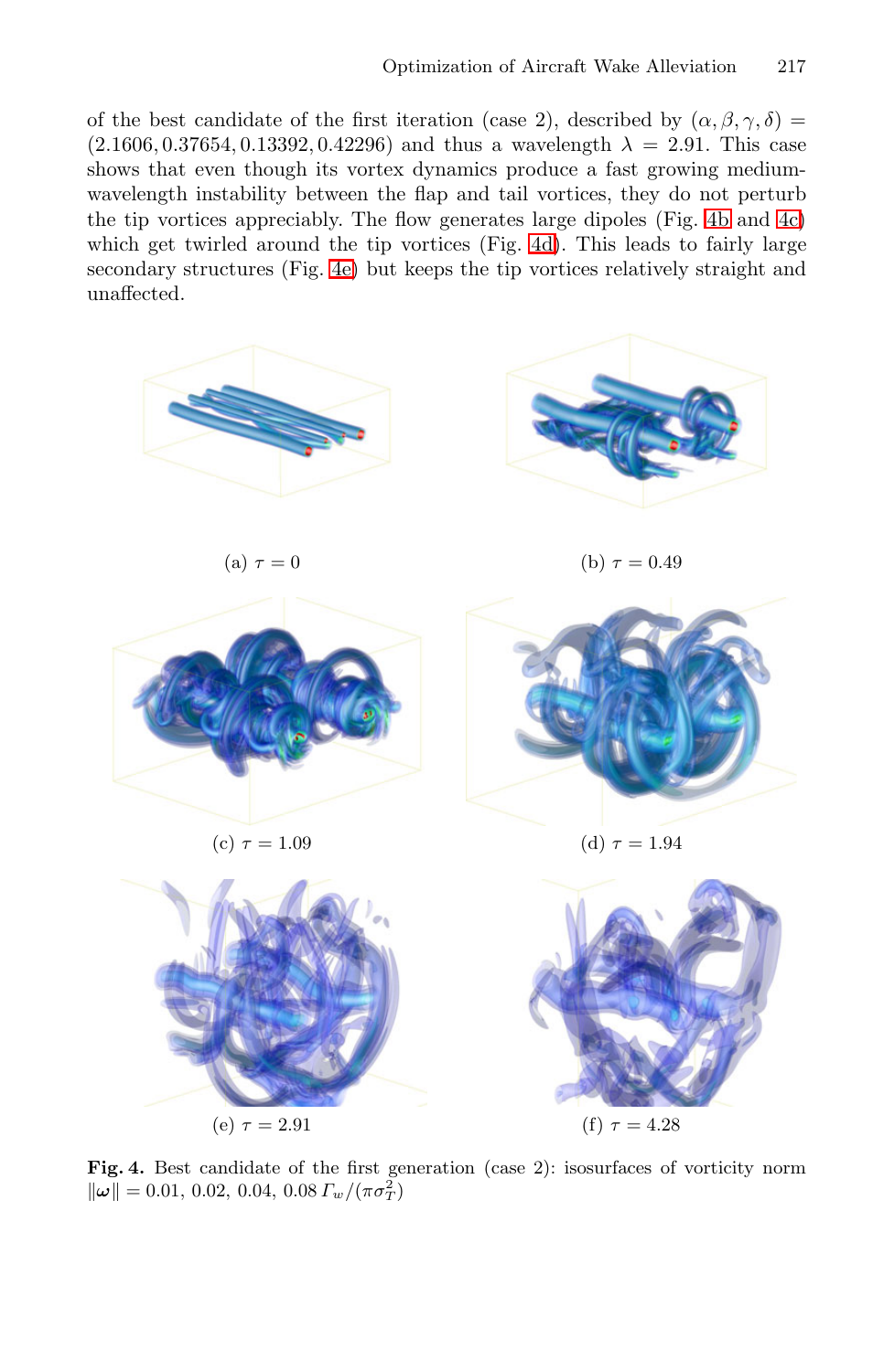In the optimum case, the transverse structures are s[ma](#page-9-1)ller but more importantly, the tip vortices are displaced vertically over a half wavelength (Fig. 3c to 3f). In fact, this segmentation of the tip vortices is even apparent in the contours of the average rolling moment, shown in Fig. 5. The cores are distinguishable at two levels (Fig. 5d) thus causing the average moment to be roughly halved along the axes of these cores.

This effect appears to contribute substantially to the overall dissipation of the wake. And even more so if we consider the rolling moments of case 2 where there is no vertical spreading of the cores or halving of the average moment(Fig. 6).



**Fig. 5.** Optimum parameter set (case 174): streamwise-averaged rolling moment  $\langle C_{\text{roll}} \rangle_x$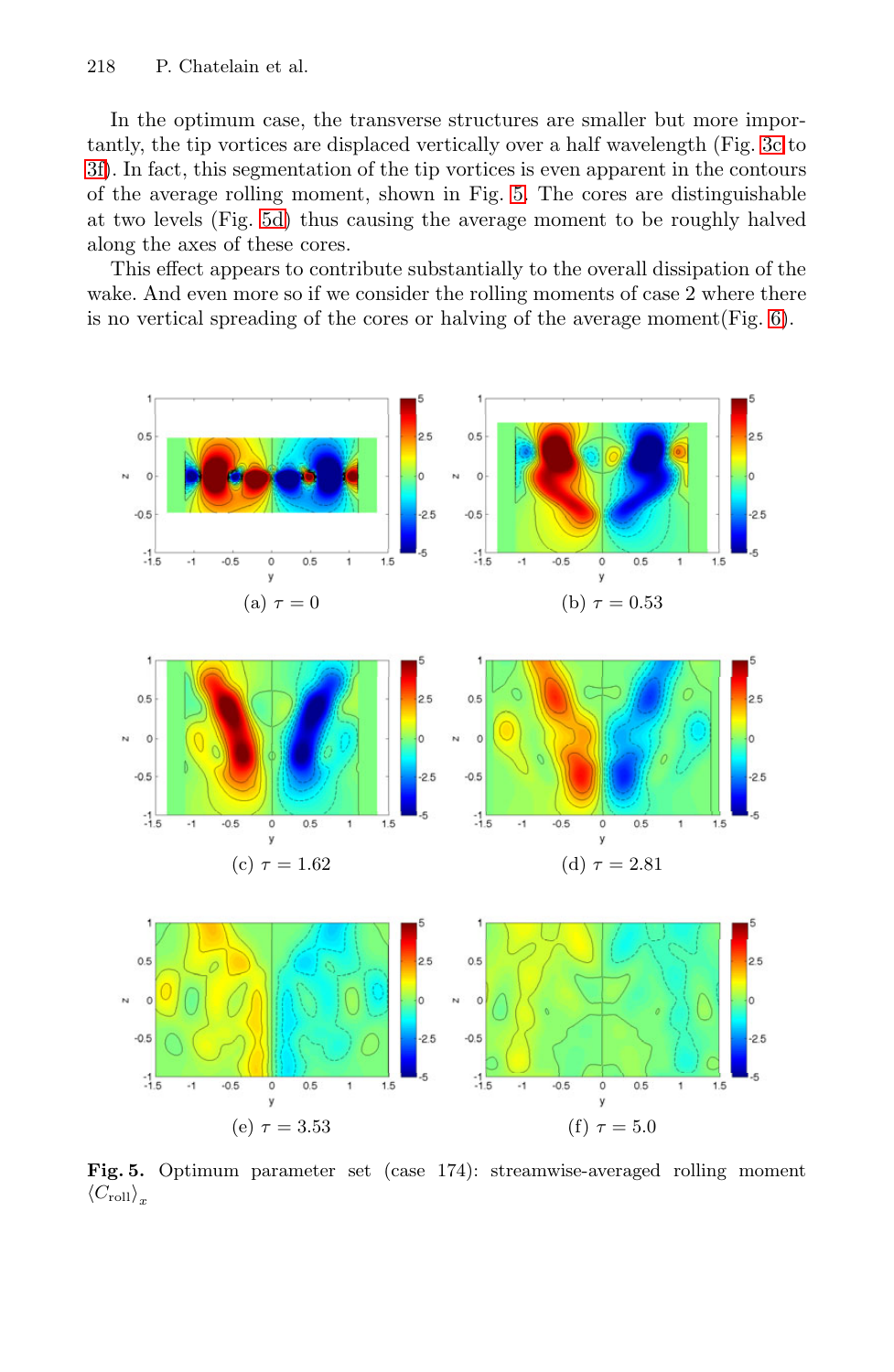<span id="page-9-1"></span>

**Fig. 6.** Best candidate of the first generation (case 2): streamwise-averaged rolling moment  $\langle C_{\text{roll}} \rangle_r$ 

## <span id="page-9-0"></span>**5 Conclusions**

We have coupled a derandomized Evolution Strategy and an efficient parallel Navier-Stokes solver in order to optimize a wake alleviation scheme. The optimization relied on the parameterization of the wake configuration and the use of a wake hazard measurement for the cost function. Convergence of the ES required hundreds of function evaluations which were computed remotely on a supercomputing cluster.

An optimum was found at an intermediate wavelength  $\lambda = 4.64b_w$ . For typical approach speeds, this corresponds to an actuation frequency which is in the sub-Hertz range  $f \sim 0.2 - 0.4$ Hz. The perturbation triggers fast-growing medium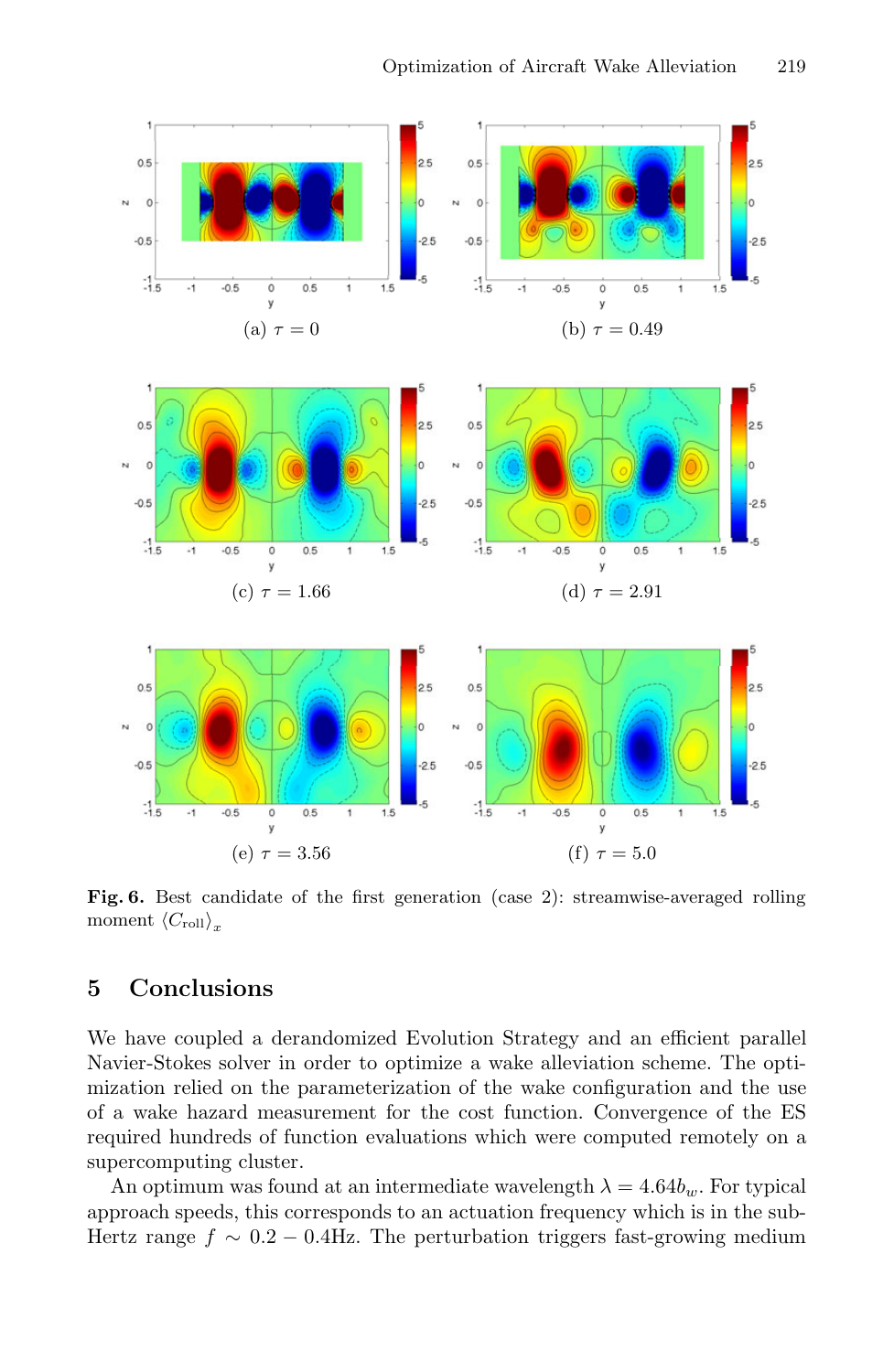wavelength instabilities and vortex reconnections. The resulting flow disrupts the tip vortices and smears their induced rolling moment.

The present results were obtained from Direct Numerical Simulations at a moderate Reynolds number of 2500. While it may be argued that this mimics a uniform turbulent viscosity (see [13]), this constitutes a very crude RANS and future simulations will be carried out with an actual LES model.

Other future work areas include the addition of noise in the initial conditions in order to favor robust alleviation schemes over the course of the optimization. In addition, the cost function based on a fixed time measurement will be abandoned in favor of a time window average of the wake hazard. Finally, we plan to account for the spatial development of the flow and track the actuation effects more realistically. We will simulate the perturbed lift distribution itself, capture its effect in the near wake and then start a streamwise periodic simulation from the established vortex wake field.

## **Acknowledgments**

The computational resources were provided by the Swiss Supercomputing Center (CSCS).

## <span id="page-10-3"></span>**References**

- <span id="page-10-2"></span>1. Chatelain, P., Curioni, A., Bergdorf, M., Rossinelli, D., Andreoni, W., Koumoutsakos, P.: Billion vortex particle direct numerical simulations of aircraft wakes. Computer Methods in Applied Mechanics and Engineering 197(13), 1296–1304 (2008)
- <span id="page-10-0"></span>2. Chatelain, P., Koumoutsakos, P.: A Fourier-based elliptic solver for vortical flows with periodic and unbounded directions. Journal of Computational Physics 229(7), 2425–2431 (2010)
- <span id="page-10-1"></span>3. Cottet, G.-H.: Artificial viscosity models for vortex and particle methods. J. Comput. Phys. 127(2), 299–308 (1996)
- 4. Cottet, G.-H., Koumoutsakos, P.: Vortex Methods, Theory and Practice. Cambridge University Press, Cambridge (2000)
- <span id="page-10-4"></span>5. Crouch, J.D.: Instability and transient growth for two trailing-vortex pairs. Journal of Fluid Mechanics 350, 311–330 (1997)
- 6. Crouch, J.D., Miller, G.D., Spalart, P.R.: Active-control system for breakup of airplane trailing vortices. AIAA Journal 39(12), 2374–2381 (2001)
- 7. Crow, S.C.: Stability theory for a pair of trailing vortices. AIAA Journal 8(12), 2172–2179 (1970)
- 8. Hansen, N., Muller, S.D., Koumoutsakos, P.: Reducing the time complexity of the derandomized evolution strategy with covariance matrix adaptation (CMA-ES). Evolutionary Computation 11(1), 1–18 (2003)
- 9. Kern, S.: Bioinspired optimization algorithms for the design of anguilliform swimmers. PhD thesis, ETH Zurich (2007)
- 10. Koumoutsakos, P.: Inviscid axisymmetrization of an elliptical vortex. J. Comput. Phys. 138(2), 821–857 (1997)